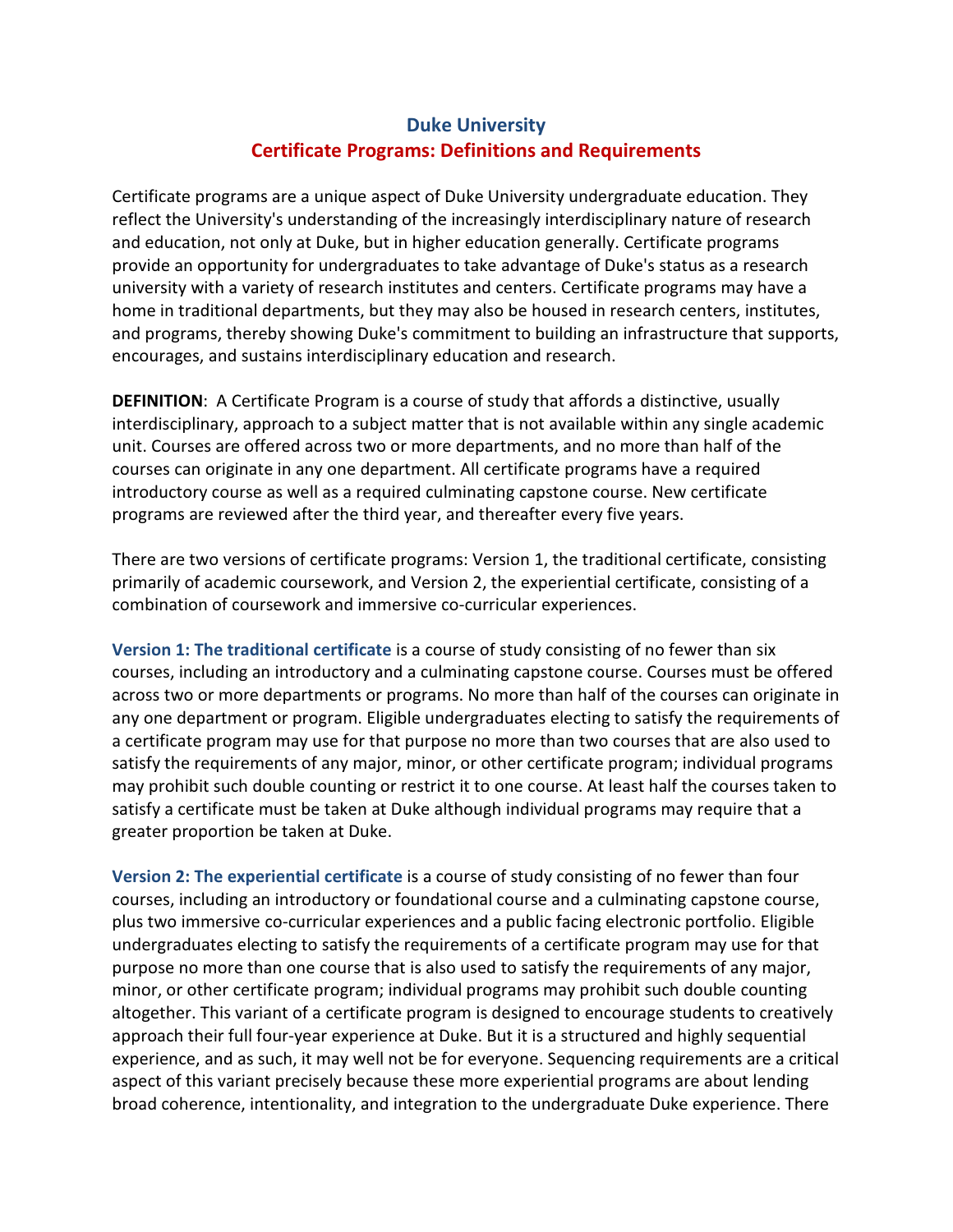can be no exceptions to the sequencing requirements (described below). There are five core elements of these certificates. These include: (1) Timing; (2) Thematically related experiential learning activities; (3) Foundational academic coursework; (4) Elective academic coursework; and, (5) The Capstone course.

- Timing. The objective is for these non-traditional certificates to serve as coherent pathways that shape a student's experience at Duke. Students will be encouraged to declare their intention to pursue the certificate as early as possible. However, students must declare no later than the end of the drop/add period of the fall semester of the junior year. The declaration deadline is fixed and there will be no exceptions. The deadline will ensure that the pathway and trajectory identified by the student were truly done in a deliberative and intentional manner. The declaration will include four components: (1) writing an essay outlining the logic and rationale for the pathway, (2) identification of the four courses and two thematically related experiences that the student plans to complete in the program, (3) establishment of a public facing eportfolio, and (4) selection of a three person faculty advisory committee (note here that a certificate program may prefer to have a single standing faculty committee to vet student declaration proposals). In the essay, the rationale for academic coursework and experiential learning activities needs to be articulated as well as the ways in which the curricular and co-curricular dimensions form a coherent pathway.
- 2. Thematically Related Experiential Learning Activities. Two sets of different but thematically related experiences—generally not for credit -- are required. Experiences can be through a variety of means, including, but not limited to, experiences gained through through research in a lab, through a fellowship, field research, work in a clinic, service-learning coursework, apprenticeship in a theater, independent project, and immersive civic engagement experiences—like SOL or DukeEngage. These are imagined to perhaps be most easily done during the summer, but can certainly happen during the academic year too. One set of experiences needs to exceed 300 hours; the second set of thematically related experiences needs to exceed 150 hours. What counts as a valid set of experiences, the order in which experience one and experience two are completed, and other aspects of the thematically related experiences will be determined by each individual certificate program. Guidelines and policies for vetting and documenting hours of experience will be established on a program by program basis.
- 3. Foundational Academic Coursework. Students must complete either a Foundations or a Gateway course. Students can complete a Foundations course (a Focus course, writing class, first-year seminar, or other type of foundational course) in the first year at Duke, prior to completion of the two thematically related experiential learning activities. Or, students may choose to complete a Gateway course taken no later than the first semester it is offered following the student's first thematically related learning experience. Certificate programs must offer Gateway courses at least once each academic year. Certificate programs are encouraged to use existing Duke strengths in Focus, first-year writing, and the First Year Seminar series as the site of the new Foundations courses. As with the declaration timing, there will be no exceptions to this sequencing of the Foundational or Gateway course. Students will need to be attentive